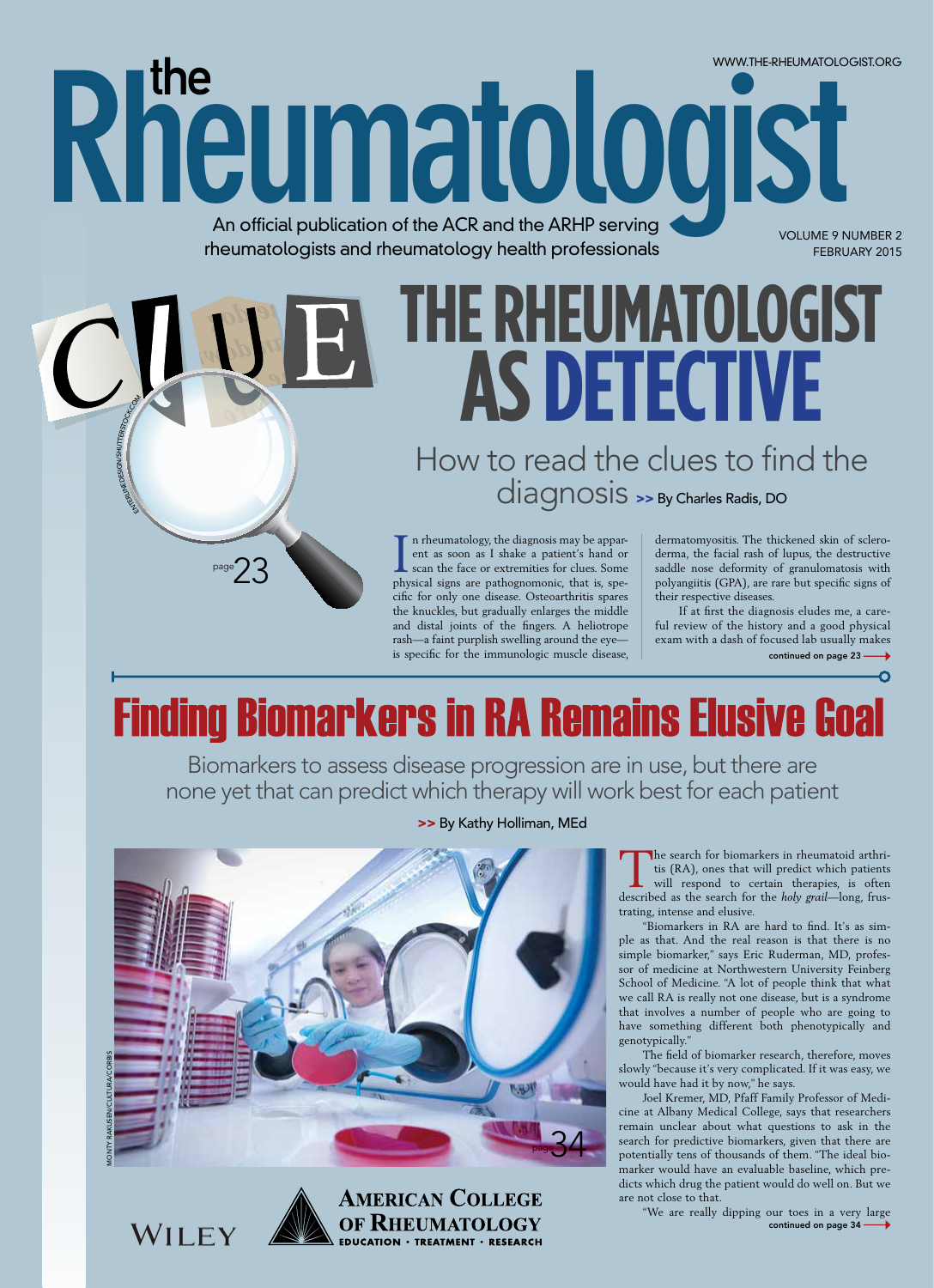

### the obscure apparent.

But when I still don't know the diagnosis at my follow-up visit, sometimes I don't know what's wrong for months, even years. Sure, doctors take pride in their successes, but the mystery cases, the patients who remain unwell and undiagnosed even after a second opinion, are not uncommon. Or, as Ron Anderson, MD, a prominent Boston rheumatologist at the Brigham and Women's Hospital, once confided to a startled group of medical students and residents during a case presentation, "That disease saw me long before I saw it."

In most of these unknown cases, it's not that I'm completely lost. I know in a general sense that there is an inflammatory disease present. I know that there doesn't appear to be cancer in the background, or infection. I have a lengthy list of conditions that the patient does *not* have. But one of my most difficult tasks when I sit down with a patient at a followup visit is to take a deep breath, adjust my glasses and admit that I don't know what's wrong.

### **A Long & Winding Road**

Such was the case for Leon Woodle, a 58-year-old pig farmer I consulted on some years ago. Leon's history was a long and rocky road. He was a chronic hepatitis C virus carrier—presumably from shooting up heroin in his 20s, or maybe from the blood transfusions he required after a head-on motor vehicle collision some years later. His serotype, the specific subtype of hepatitis C virus he was infected with, was unlikely to permanently damage his liver, so his doctors had held off on antiviral medications. That was fine with Leon, because treatment with alpha-interferon and ribovarin is often associated with significant side effects and doesn't always cure the disease.

Five years before my consultation, Leon had developed diabetes and ignored it until diabetic eye complications required laser surgery and a

If at first the diagnosis eludes me, a careful review of the history & a good physical exam with a dash of focused lab usually makes the obscure apparent.

painful diabetic neuropathy affected his feet. He smoked a pack of cigarettes a day and drank "whatever." He'd been banged up and run over; the three surgeries on his back and two on his left knee had left him with a permanent limp. On his medical questionnaire he'd checked off hypertension, high cholesterol and cataracts, and circled depression with the notation, "Wouldn't you be?"

I strolled past the partially open door to his exam room. He was a big bear of a man, unshaven, his hair a greasy black tangle. A faded plaid wool shirt hung loosely over his chest and flowed over faded blue jeans. His grimy steel-toed work-boots were half-unlaced. The smell of a wood stove drifted into the hallway.

According to the chart, his current weight of 238 lbs. was down 18 lbs. from six months before. Low-grade fevers and sweats, sometime severe enough to cause him to change his T-shirt, were occurring episodically. His hands hurt. His back and left knee ached. In broken cursive, under chief complaint he'd written, "Feel like shi\*t, think I'm dying."

I turned the page to the laboratory studies his family doctor had ordered. Two liver enzymes, AST and ALT, were elevated, but in line with his history of chronic hepatitis C. Several other liver tests, alkaline phosphatase and bilirubin were in the normal range. He was borderline anemic. Lyme and syphilis tests were negative.

Under immunologic testing, his primary had pulled the trigger and ordered every test under the sun. And the problem was, most everything was borderline abnormal. In complex cases such as Leon Woodle's, this phenomena, diarrhea ordering or scattergun ordering, is inversely related to the likelihood of arriving at the correct diagnosis. Sick people have sick lab results. The more you order, the more abnormal labs pop up. Invariably, additional labs and X-rays are ordered to follow up on the abnormal tests, but with each pull on the slot machine lever, the chances of making the correct diagnosis become more random, less considered.

Patients, for some reason, often admire this "He ordered every test in the book" approach. Never mind that most of the abnormal lab results were irrelevant. For example, Leon's uric acid level was elevated but nothing in his history suggested gout, so why order the test? A rheumatoid factor was up, but positive rheumatoid factors are not only seen in rheumatoid arthritis, but are also triggered by the immune response to … hepatitis C. Antinuclear antibodies? Leon's were borderline high, but there was nothing in his history to suggest lupus.

Looking up at the clock over the exam room door, I brought myself back to the problem at hand. Start over. When all else fails, the saying goes, examine the patient. If there was an answer to Leon's illness in the referral notes and labs, he wouldn't be here. Start over.

### **Start at the Beginning**

The first thing I noticed when I shook Leon's hand was that, at the corner of his elbow, folded neatly at the crease, was a completed *New York Times* crossword puzzle, in ink. Put that into the mix, I thought. He cautiously extended his hand. The fingers were cracked and calloused. Subtle swelling was present in the second knuckle. The right continued on page 24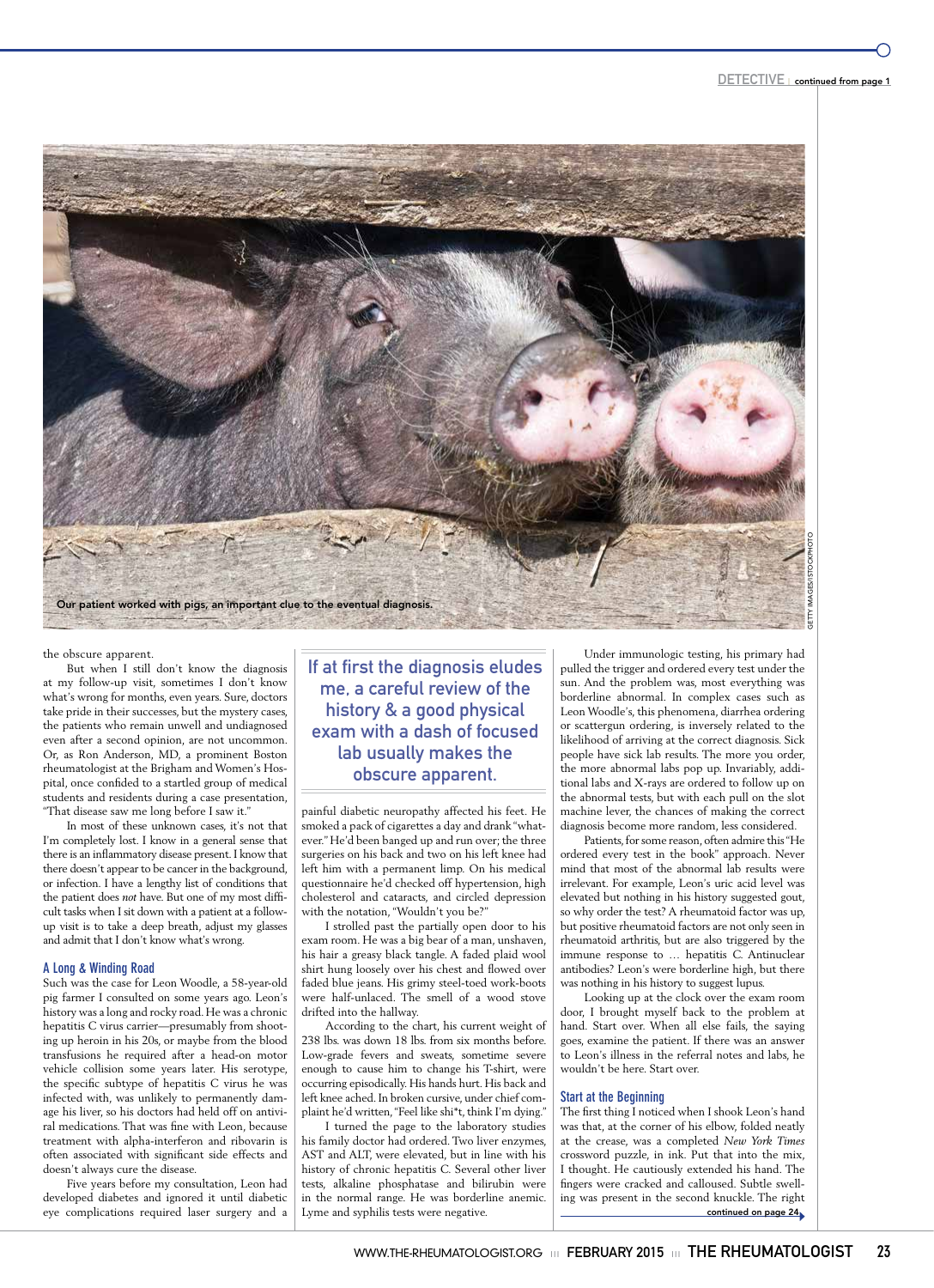$\bigcirc$ 



Small intestine and lymph node biopsies showing evidence of Whipple's disease.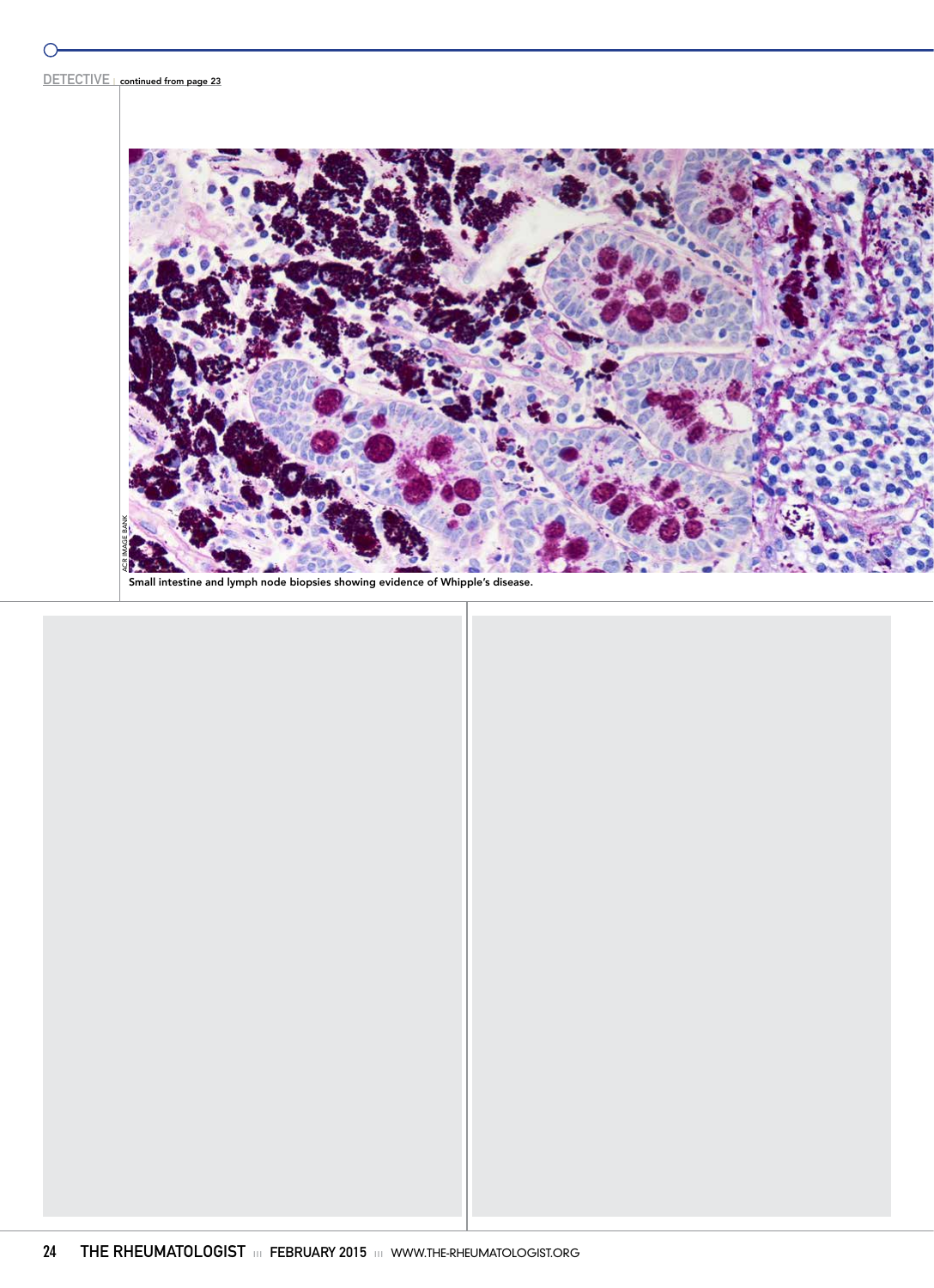

forearm was bruised. "Leon Woodle. Everyone calls me Leon. Thanks for not gripping too hard, Doc." He noticed the internal medicine resident hovering at the door. Some patients are reluctant to have another stranger sit in on their consultation, but Leon was comfortable with the attention. "Come on in. Two heads are better than one."

With a look of relief, the resident entered and leaned against the sink. For the past week, this particular third-year resident, "Dr. Litmus," had shown that she was a cut above most of her classmates who rotated through my office. She was comfortable with patients, bright, logical and empathetic, and I was hoping to interest her in applying for a fellowship in rheumatology rather than her stated interest in cardiology.

I asked Leon how long he'd lived in Maine. "Five years. Came back to live with my mother. Help out with the farm. My opportunities for making a living in New Jersey were, what I would call, limited." He hesitated for a moment and added, "Prison will do that."

"What's it like working with pigs?" I asked.

"Yeah ... You know, pigs are pigs. They eat most anything, and as long as you shovel their sh\*t and keep their shed clean, they're pretty content. Seasonally, I tar driveways. Money's actually pretty good. Keeps me busy."

"So what was the first thing you noticed when your health changed?" I asked.

"Fatigue. That was maybe six months ago. The heat and I don't agree, so when I began to get the sweats at night, and it was summer, I didn't think much of it at first. But I got so bone tired, it was all I could do to drag myself out of bed." He stopped for a moment and scratched at his elbow. "I think the swelling in my right hand came next. This one was first," he pointed to the second knuckle, "then this one." The fourth finger's middle joint was reddened and boggy.

"And the weight loss?" I was jotting down notes, developing a timeline with arrows and question marks.

"Hard to say. I go up and down with the

## **FAST FACTS: Whipple's Disease**

- > Originates in the small bowel;
- > Tropheryma whippelii can't be cultured from stool samples or grown from blood;
- > There's no antibody test to definitively confirm the diagnosis;
- > It can be seen on microscopy if the proper stain, a PAS (Periodic acid-Schiff) stain, is applied to the biopsy material;
- > Untreated, the infection spreads from the GI tract to adjacent lymph nodes and slowly overwhelms the

weather. Up in the winter, down in the summer. What did your scale say?" "238." I said.

"Winter, I get up to 250, sometimes 260. Probably dropped more weight this summer than usual. Appetite's down. Bowels looser than usual, but I go through that sometimes, too. Got a nervous stomach."

"Anything else?" I asked.

"Muscle aches. Strength is down. One night I took my temperature, and it was just over 100°. The whole deal is getting me down."

As he spoke, I methodically palpated his neck for lymph node enlargement. There were a few tiny nodes, but none were particularly worrisome. In assessing whether lymph nodes are abnormal, I estimate whether they are larger than the fingernail on my ring finger, have a rubbery consistency or are attached to the adjacent soft tissue. Each of these findings suggests a possible malignancy. Leon's lymph nodes were a little generous in size, but not pathologic.

### No one goes to the grave with an undiagnosed disease without a wallop of steroids.

I asked him to open his mouth. The faint smell of Listerine was present. The tonsils were unremarkable. Most of his teeth were missing, and the rest were rotten and loose. Then, on to the heart. I placed the stethoscope firmly on his upper chest to dampen the background scratching noise chest hair makes. A harsh, crescendo murmur was present at the edge of the upper sternum, and I asked Leon to stop breathing for a moment so that I could time the murmur during the cardiac cycle. I motioned the resident over and had her listen.

"Aortic valve," Leon declared confidently. "Calcified, with two cusps instead of three, what the cardiologist called a bicuspid valve." I'd forgotten about the Times crossword puzzle. The man was a sponge for medical jargon. "Told me not to worry about it, so I don't. Suggested I repeat the 2-D echocardiogram in a year."

"Any new sexual partners?" the resident asked For a moment there was silence. Then, "My pecker has gone on strike. Not much left there."

"I'm sorry," said the resident.

"Me too," Leon shrugged.

"Any shortness of breath? New cough?" I asked, moving on to the lungs.

"Nah, nothing but me and my chronic smoker's cough. I clear out the junk first thing in the morning, and then I'm good to go for the rest of the day."

Moving on to the posterior chest, I heard a

immune system;

- > Arthritis, sometimes mimicking rheumatoid arthritis, may be present;
- > It may be more common in workers exposed to manure or raw sewage;
- > Untreated, the disease is usually fatal;
- > Treatment with corticosteroids is generally ineffective; and
- > Treatment with the antibiotic Bactrim is usually curative.

faint wheeze in the right mid-lung field, but not in the left. After placing one finger on the lower posterior chest wall, I percussed the lower lung fields-an old-fashioned way of assessing whether fluid is present in the chest. The tapping had a reassuring normal hollow ring. A flat tone would have suggested a collection of fluid surrounding the lung. The abdomen was normal. Even the liver,

chronically infected with hepatitis C, was nontender and of normal size and consistency. The left knee was crisscrossed with scars and held a cup of fluid. Leon winced slightly when I flexed and extended the joint. "Orthopedics says I can get a new knee anytime I'm ready. The inner part is bone against bone." He reached down and massaged the damaged knee. "If you've got time, I could use a cortisone shot. Seems to hold me for four or five months."

"Sure," I replied. "Let me have Joanne come in and set up for that and I'll be back in a few minutes." The medical student and I walked back to my office. "Well?" I asked the resident.

### **Follow the Clues**

"Did you get a chance to review the lab?" "I did. Most of it was abnormal."

"And? What do you think? You heard the story? Want to give me your top four in your differential diagnoses?"

The resident cleared her throat. She ploughed ahead. "Okay. I think he has more than one diagnosis. The knee is osteoarthritis. It's a mechanically damaged joint, and the cortisone shot should help, at least for now."

"Okay, I'll give you that. Osteoarthritis is a safe bet. And that probably explains his back pain as well, right? But he has a whole lot going on besides osteoarthritis. Go on."

"Well, the fingers are swollen and stiff, and he has a rheumatoid factor in his blood. I've heard that sometimes RA is systemic; people can have fevers with it, as well as fatigue."

"True," I replied. "Maybe he has RA, but it's more or less restricted to his right hand, and RA is usually symmetric. Think about his other symptoms: muscle aches, weight loss, sweats. Any other thoughts?

"Smoker. Chronic cough. He could have lung er. If he hasn't had a chest X-ray [CXR] lately, that would be on my checklist."

"Good. I'm glad you're widening your differential diagnosis beyond classical rheumatology. Lung cancer can trigger a paraneoplastic syndrome with swollen joints and fevers. So a CXR would be No. 1 on Willy Sutton's list."

"Willy Sutton?" She raised an eyebrow.

"The famous bank robber," I answered. "Someone asked him why he robbed banks, and continued on page 26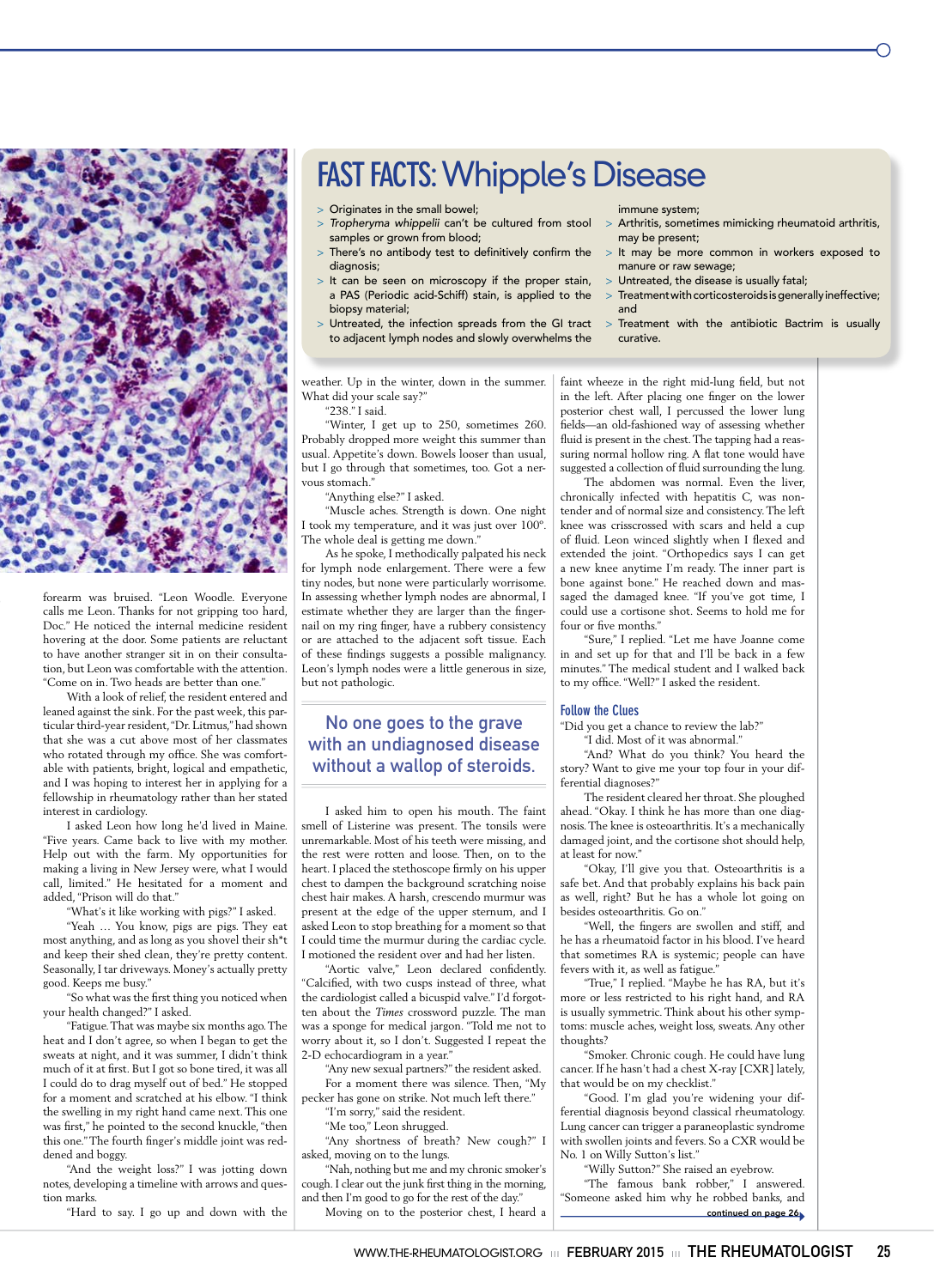### DETECTIVE | continued from page 25

Willie supposedly said, 'That's where the money is.' Chest X-ray, good thought."

"But if the CXR is clean," the resident added, "I keep thinking this guy smells like HIV. He's losing weight, no appetite, weak, sweats; lymph nodes are on the juicy side. I'd say HIV from the heroin or the blood transfusion or an old sexual partner."

"An HIV test (which, frankly, hadn't crossed my mind) is a great idea," I agreed. "But let's say his CXR is normal and his HIV test is negative, I'm going to add hepatitis C vasculitis and hemochromatosis to the list."

"Of course!" The resident could barely contain herself, she was so excited. "That is so cool! To evaluate for

hepatitis C vasculitis, we should pick up a viral load for hepatitis C and cryoglobulins, and hemochromatosis is a genetic iron overload disorder." She looked up and to the right, as if she were channeling a textbook: "Iron is toxic to the liver and can cause inflammatory arthritis and injure the pancreas, leading to diabetes. Over time, it can affect the function of the pituitary gland in the brain and … trigger profound fatigue, and impotence. Eventually, it's fatal due to liver or heart failure. Mr. Woodle has to have hemochromatosis," she declared.

### **A Week Later**

Only he didn't. At my followup visit with Leon a week later, I reviewed the normal CXR, normal iron studies, clean HIV test, a minimal hepatitis C viral load and negative cryoglobulins. His joint swelling had spread to the other hand, and he'd lost another 2 lbs. The poor guy could barely make a fist or wipe himself after toileting, so I began 15 mg of prednisone, telling him that between the positive rheumatoid factor and the symmetry of inflammation, his illness probably represented rheumatoid arthritis. He took the prescription, and when I called him a week later, he said that he was about 60% better. But the diagnosis didn't sit well with me, like I was trying to cram the diagnosis of RA into a pair of shoes two sizes too small.

When I ran into the resident at hospital Grand Rounds several weeks later, she remembered the pig farmer. I reviewed his partial response to prednisone and my tentative diagnosis of rheumatoid arthritis.

"Tentative diagnosis?" she asked. I admitted I wasn't sure. She pushed a stray hair up and over her ear and did that odd up-and-out gaze to the right I'd noticed before. She was turning over the possibilities. "Blood cultures?" she finally asked. "It's funny how a case sticks with you. The guy had horrible teeth. Maybe one of the more indolent bacteria, say *Strep viridans*, got into his circulation, and that heart murmur we heard was due to an infection of the valve. Endocarditis; that would explain a lot."

"I agree," I answered, "but the blood cultures I drew last week are sterile. It's possible he has a fastidious organism, like *Coxiella burnetii*."

"Q fever!" She almost shouted out.

"Right. It's spread by contact with an infected animal, so by working on a pig farm, Mr. Woodle is at risk for the disease. Only Coxiella doesn't usually grow on blood cultures. I'm setting him up with infectious disease. If it's Coxiella, I'm sure they can prove it's the culprit. If it's not endocarditis, maybe they can come up with another chronic infection to explain why he's wasting away."

### **Back to the Drawing Board**

Only they didn't. Although the consult note I received from ID two weeks later was thoughtful and thorough,

nothing panned out. Thank goodness the malaria smear was negative, I smiled to myself as I reviewed the reams of normal lab ID had ordered. For a homebody who hadn't traveled outside of Maine for the past five years, the only way Leon could have developed malaria would have been if a mosquito had snuck into a plane in Africa, been flushed alive down the plane's toilet, and the toilet contents released as the plane passed overhead, misting Leon as he came out of the barn.

At our follow-up visit, Leon was down another 10 lbs. His hands were slightly more limber, but his elbows and ankles were now tender and swollen. For the previous seven nights, he'd suffered drenching sweats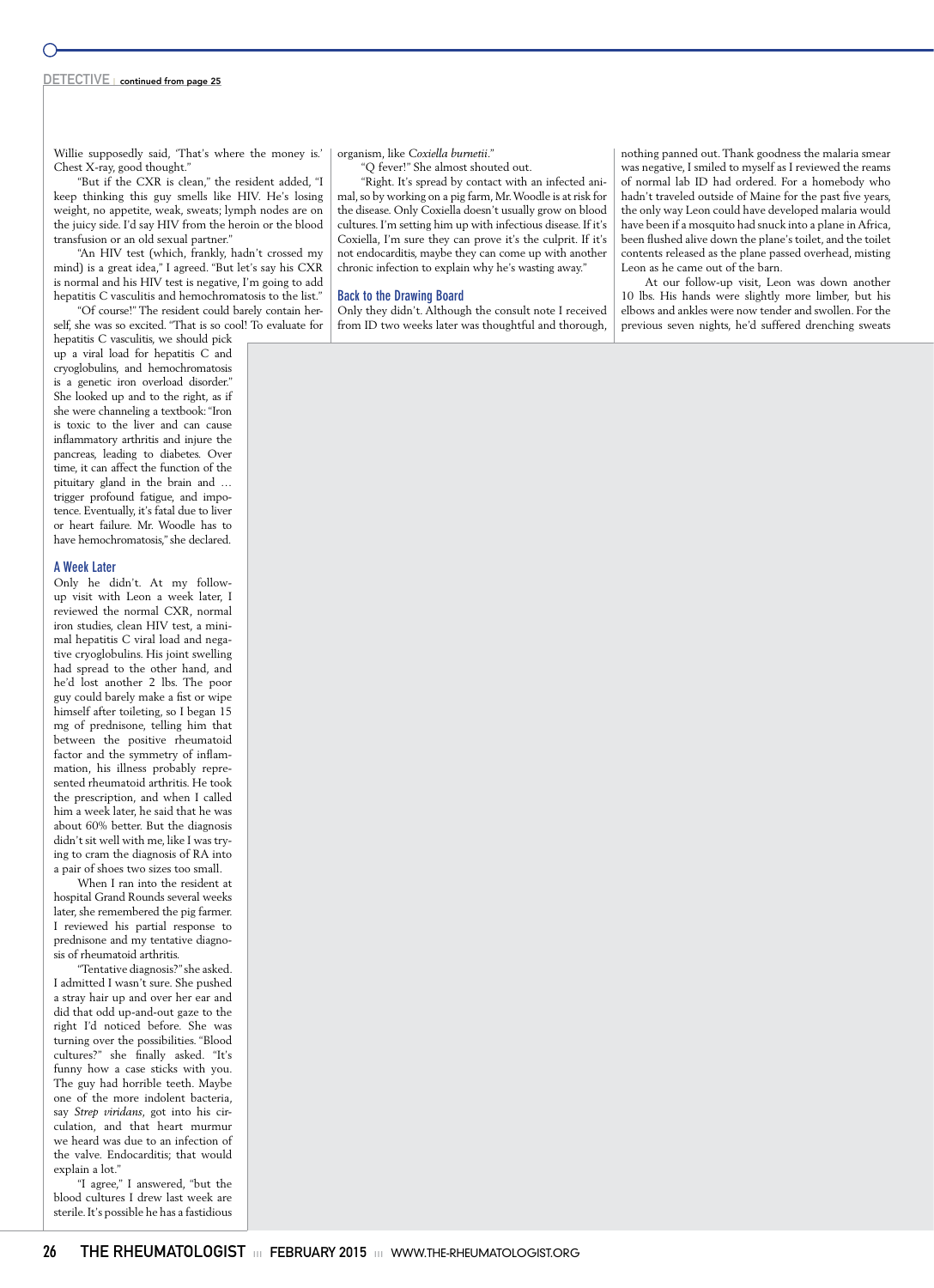and fevers. He groaned as he eased himself into the exam chair. "Think I got cancer, doc?" he asked.

I met his eyes. "I don't know," I answered. "How are your blood sugars?"

"Whatever has dug in, it's nearly cured my diabetes. I'm wasting away, and my primary has cut down my insulin and cut down my insulin to the point I stopped it altogether last week. I'm just about useless. I stopped that new medication you added, the plaquenil. Diarrhea got bad. Maybe it's a little better off. I don't know. Had to let my driveway pavement business go this summer."

I reexamined him. He was beginning to look

### The diagnosis didn't sit well with me, like I was trying to cram the diagnosis of RA into a pair of shoes two sizes too small.

like photos of President Lincoln. His flesh had a pasty, droopy quality to it. Fat and muscle were melting away. Besides the inflammatory arthritis, his exam was essentially unchanged, except, I kept coming back to a hint of fullness beneath his right armpit. Was that a palpable lymph node? "Mr. Woodle," I decided, "I'm admitting you today. We'll schedule you for a CT scan of the chest and abdomen. If we find something suspicious, we'll get it biopsied. If not, I'll consult hematology; you may need a bone marrow aspiration."

"Fine. Let's get it done. I'm no good this way." Maybe I'll be lucky, I thought, realizing with a start that I'd drifted into the same vague differential diagnostic morass I'd criticized his primary doctor for. Still, maybe I'll be lucky.

continued on page 28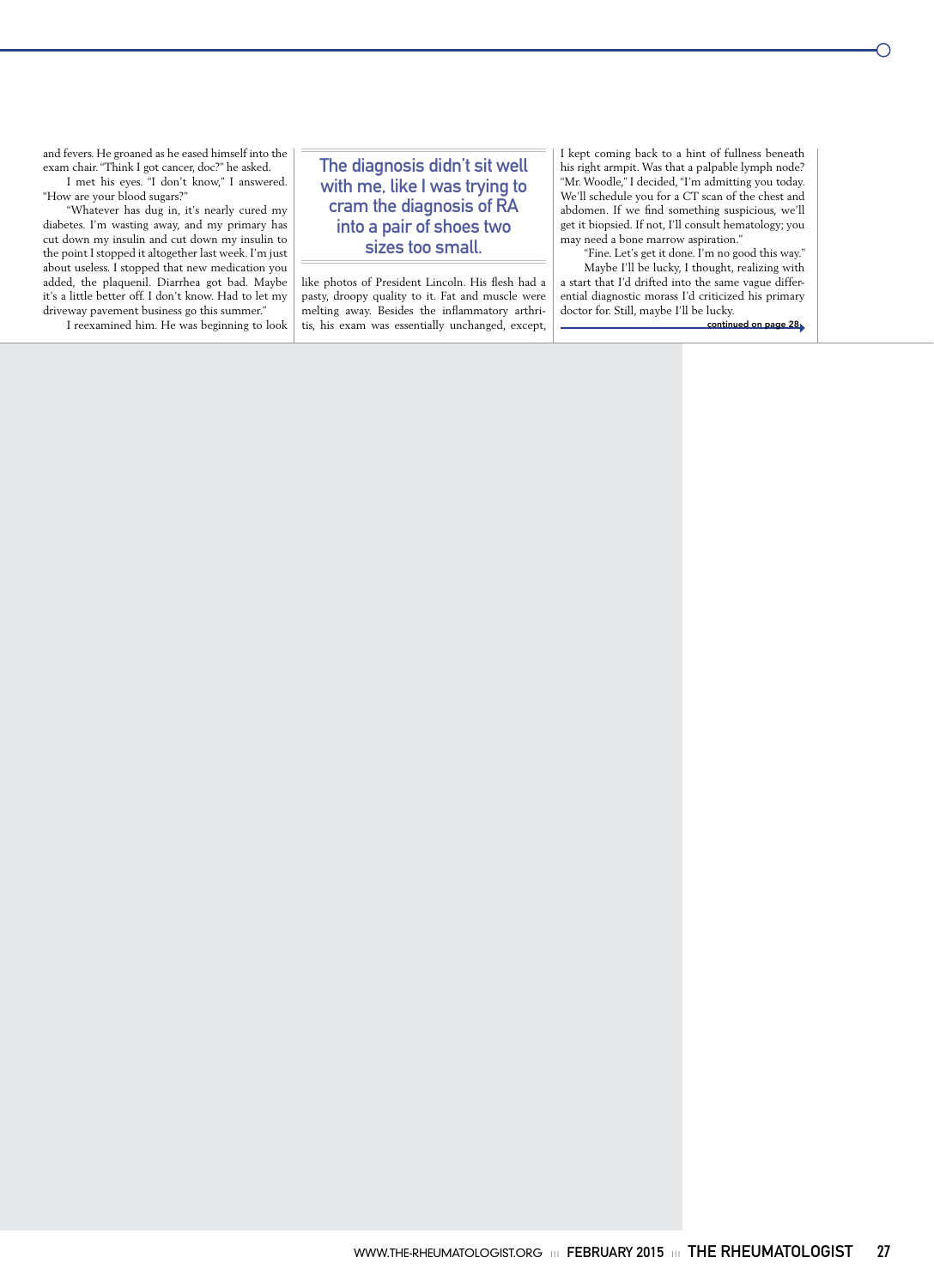### **More Tests**

Only I wasn't. The CT scans showed some background noise; the pancreas was scarred (probably the result of his past heavy drinking), and the spleen was a little generous in size, but nothing abnormal enough to biopsy. Hematology initially balked at performing the bone marrow. Dr. Hedlund argued, justifiably, that the patient's anemia was secondary to his inflammatory illness and that the flow cytometry they performed on his blood essentially ruled out leukemia. There was almost no chance a bone marrow would be diagnostic of a specific disease.

But I pushed for the bone marrow based on a hunch. Mr. Woodle's case stayed with me after hours. I found myself drifting back to it at night and sometimes when I awoke in the morning. I reviewed his clinical course, the nonspecific lab and turned over the possibilities in my mind. None of the possible diagnoses fit. Even the extraordinarily rare diseases I'd encountered during the past several decades—adult-onset Still's disease, GPA, Behçet's syndrome—had characteristic findings Mr. Woodle lacked. During a follow-up phone call with Dr. Hedlund in hematology, I limply suggested that sarcoidosis can hide out in the bone

marrow and be the cause of sweats and fevers, and muscle and joint pain.

"Sarcoidosis?" Dr. Hedlund repeated. "You think that with a normal chest X-ray, and an essentially normal chest, abdomen and pelvis CT scan that he has sarcoidosis?"

I could hear her tapping her fingers in the background. She wanted to get off the phone and do something productive. "Yes," I heard myself saying. "Isolated granulomas in the bone marrow have been reported with sarcoidosis."

"Okay. Fine. I'll do the bone marrow tomorrow morning."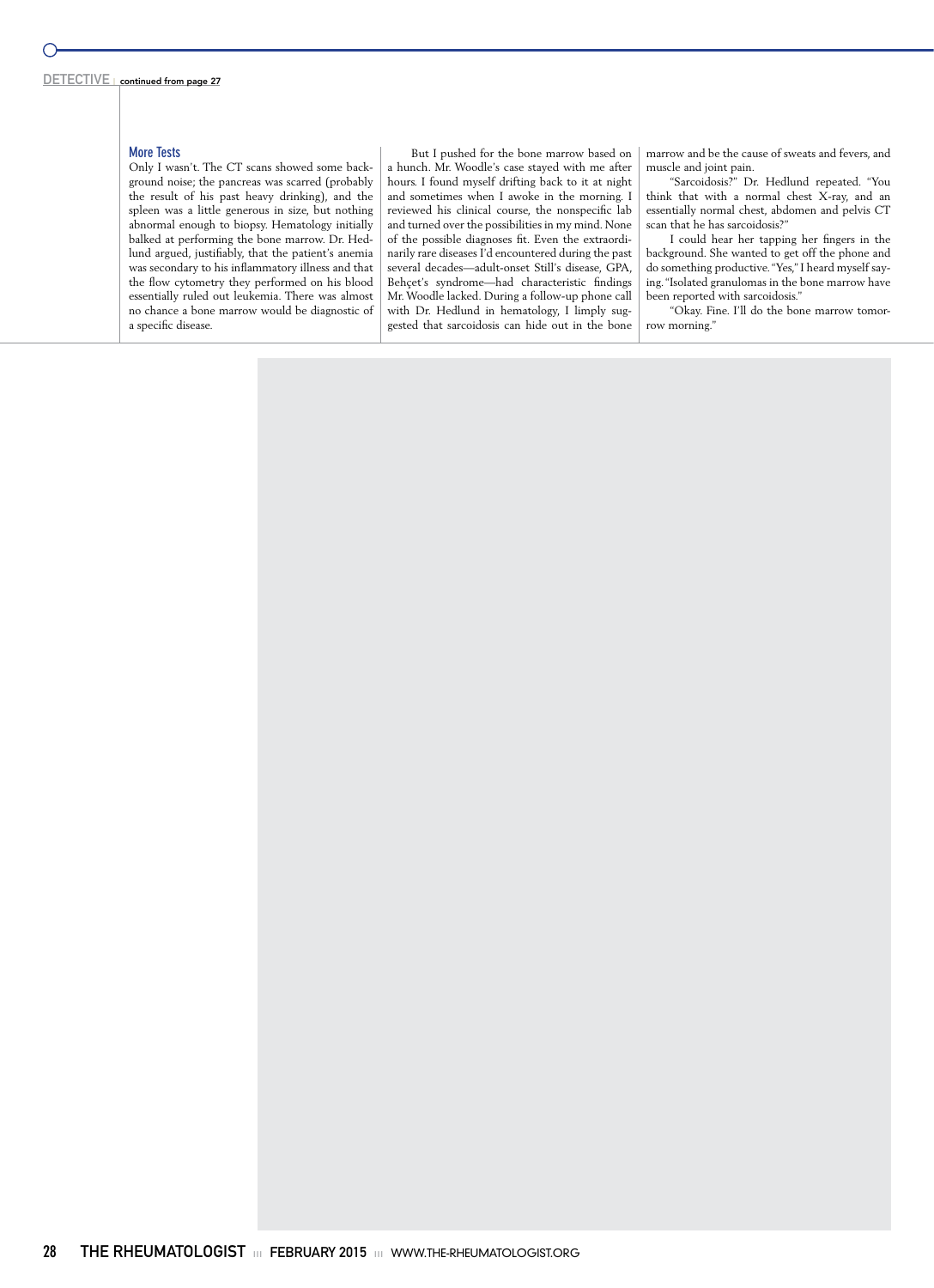The bone marrow was not diagnostic of anything. *Burned that bridge*, I thought to myself. *That's the last time I'll be able to convince hematology to perform a procedure they don't think is indicated*.

After his discharge, Leon's weight dipped below 170 lbs. (from 238 at our first visit, four months before). I continued the prednisone. Without it, he couldn't get out of bed, with it he could dress himself and sit on the sofa and watch TV. I repeated the stool cultures. The most experienced hospital lab tech pored through the three morning stool samples looking for parasites. Nothing. A gastroenterologist performed a colonoscopy and this

was disappointingly "clean as a whistle."

After a while, Leon got tired of coming to see me. He missed one appointment and then another. I didn't blame him. Despite the hepatitis C, I suspected he'd said, to hell with it, and gone back to heavy drinking, maybe even reconnected with his old buddies from his heroin days.

One frigid morning in December—seven months after our initial visit, I got a call from Maine Medical Center. Leon had been admitted through the ER four days previously, at death's door. Could I come and take a look at him?

All through morning office hours, my mind

kept returning to Leon's case. Maybe the answer had been staring at me the entire time. When my last patient of the morning was a no show, I decided to visit Leon over lunch. My first stop: radiology. In the faint white glow of the view box, his chest X-ray from the ER showed why he couldn't breathe; the right side of his lung was obscured by fluid. The radiologist walked me through the abdominal and chest CT scan ordered on Day 2. The bowels were sitting in a liter or more of free fluid in the abdomen, but there was no sign of an abscess or cancer.

continued on page 30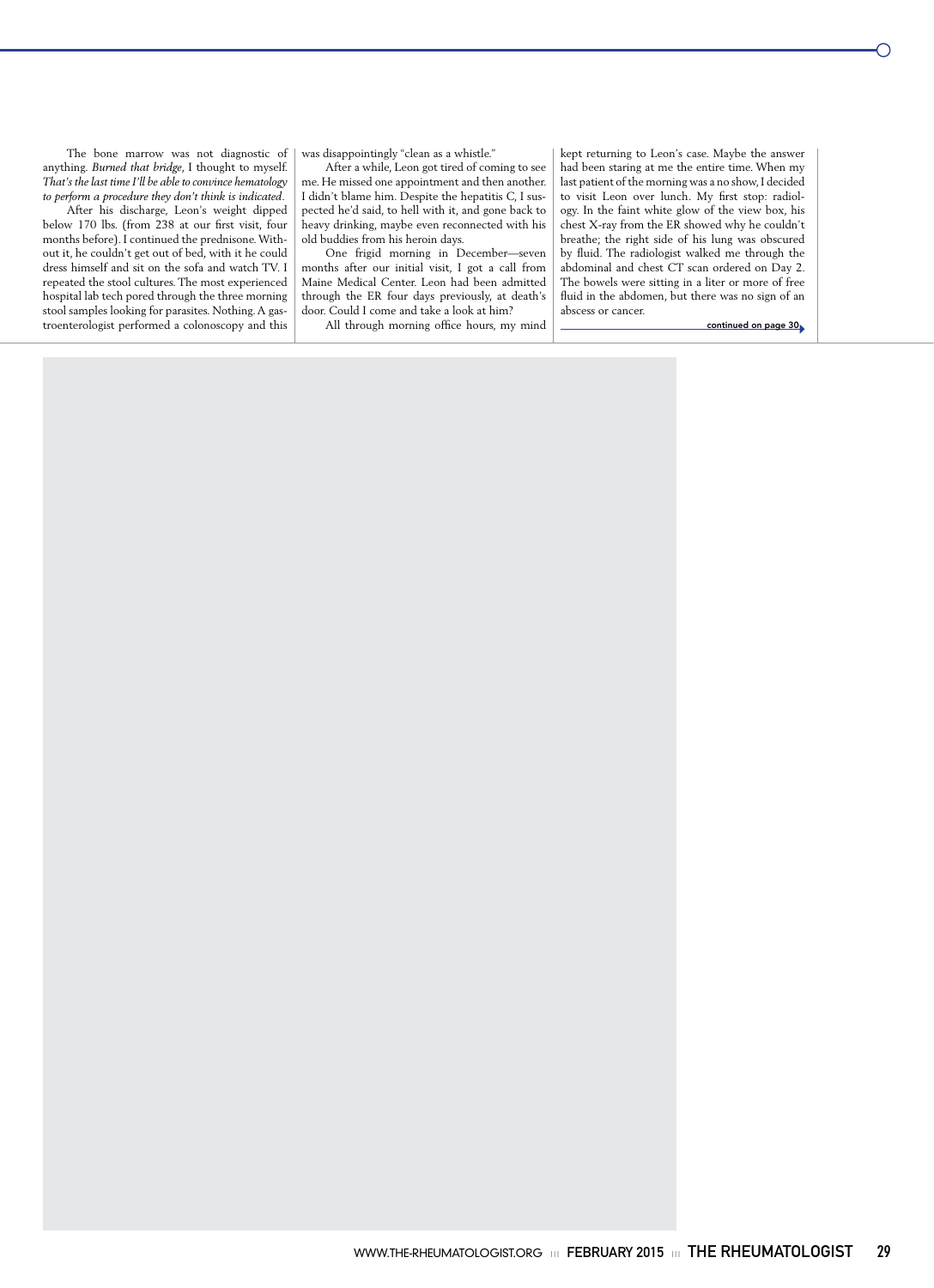"What's that?" I pointed to a hazy patch outside the upper right chest beneath the shoulder.

"Lymph node biopsy site. Pathology must have the specimen." The radiologist turned his head toward me, his face eerily glowing from the backlighting. "Must be cancer."

I trudged down the hall. It makes sense that Leon Woodle has cancer. Sometimes we never find the primary source; eventually a lymph node metastasis is the only evidence. At least we have tissue; maybe it's a treatable form of lymphoma. Inside the pathology office, Dr. Vanderburgh located the lymph node biopsy slides and we sat down at a double-headed microscope. He pointed out clusters of neutrophils and lymphocytes, mast cells and a sprinkling of eosinophils. "It's an intense inflammatory reaction. No granulomas. No signs of malignant cells."

"No signs of cancer cells? Seriously?" I asked. "No cancer?"

He looked at me sullenly, stone-faced. "I'm a pathologist. Seriously, there is no cancer."

Up on the floor, I cracked open Leon's chart and dug in. He'd received his first dose of antibiotics in the ER after a liter and a half of cloudy pleural fluid was aspirated from his chest, the abdominal fluid sampled, and blood and urine cultures collected. But he wasn't responding. The fever curve on the nursing graphs showed a hectic graph with temperature spikes over 103. Nothing was growing out on culture. It was a familiar story.

### **Last-Ditch Efforts**

When I cracked open the door to Leon's room, it was clear he was dying. Shrunken into his bed, belly distended, the fingers of both hands were puffy and red. He'll carry his unknown inflammatory arthritis to the grave, I thought. The continuous shhhhhing of a nonrebreathing mask gently filled the room like

> drifting snow. I stood at the head of the bed, painfully aware that Leon was about to join my list of patients who died of an unknown disease. I reached over and patted his wrist. I felt like I should apologize for failing him. It felt awkward. I wasn't sure how deeply he was comatose, so I leaned over and whispered in his ear, "Keep fighting, Leon. Don't let go."

> But I was not optimistic. I checked the chart. Pasted on the inside cover was his NO CODE request. Makes sense, I thought. He'd had enough. His nurse entered the room to adjust the IV antibiotic infusion rate. I asked her if she could call lab and have them draw a red-top tube for me and to spin it down. I pulled my 3x5 notebook from my shirt pocket and wrote, "Don't forget to pick up Leon Woodle's red-top tube." It will join a dozen or so red-topped tubes in my office freezer, awaiting the day when a new case report draws my attention and I draw off an aliquot of fluid to run a newly developed test. Someday, I may know what Leon died of.

> Even as I accepted that I may not know the diagnosis, that I might never know Leon Woodle's diagnosis, I continued to sift through the evidence. It's not cancer. There is no clear evidence for infection. An atypical presentation of one of my diseases? Maybe. It's nearly impossible to prove a negative. He's dying; maybe I should order a pulse dose of steroids? Hey, at this point what harm will that do? I clicked my pen and wrote the order: *1,000 mg Solu-Medrol in 100 cc D5W*. *Infuse now*. There is an old saying in rheumatology: No one goes to the grave with an undiagnosed disease without a wallop of steroids.

### **The Clues Come Together**

Leon's eyes flickered open and settled on me. He groaned as he shifted his head on the pillow. The faintest whiff of fresh manure flowed my way. Pig farmer. Polyarthritis. Weight loss. Fevers. I cocked my head and scratched behind my ear. Diabetes, hepatitis C, diarrhea, pleural effusions, pericardial effusions, ascites, lymph node enlargement. It's not infection. Maybe it is infection, and he's not on the right antibiotic? It's not immunologic. Maybe it is immunologic, and he needs pulse steroids.

My pen hovered over the pulse